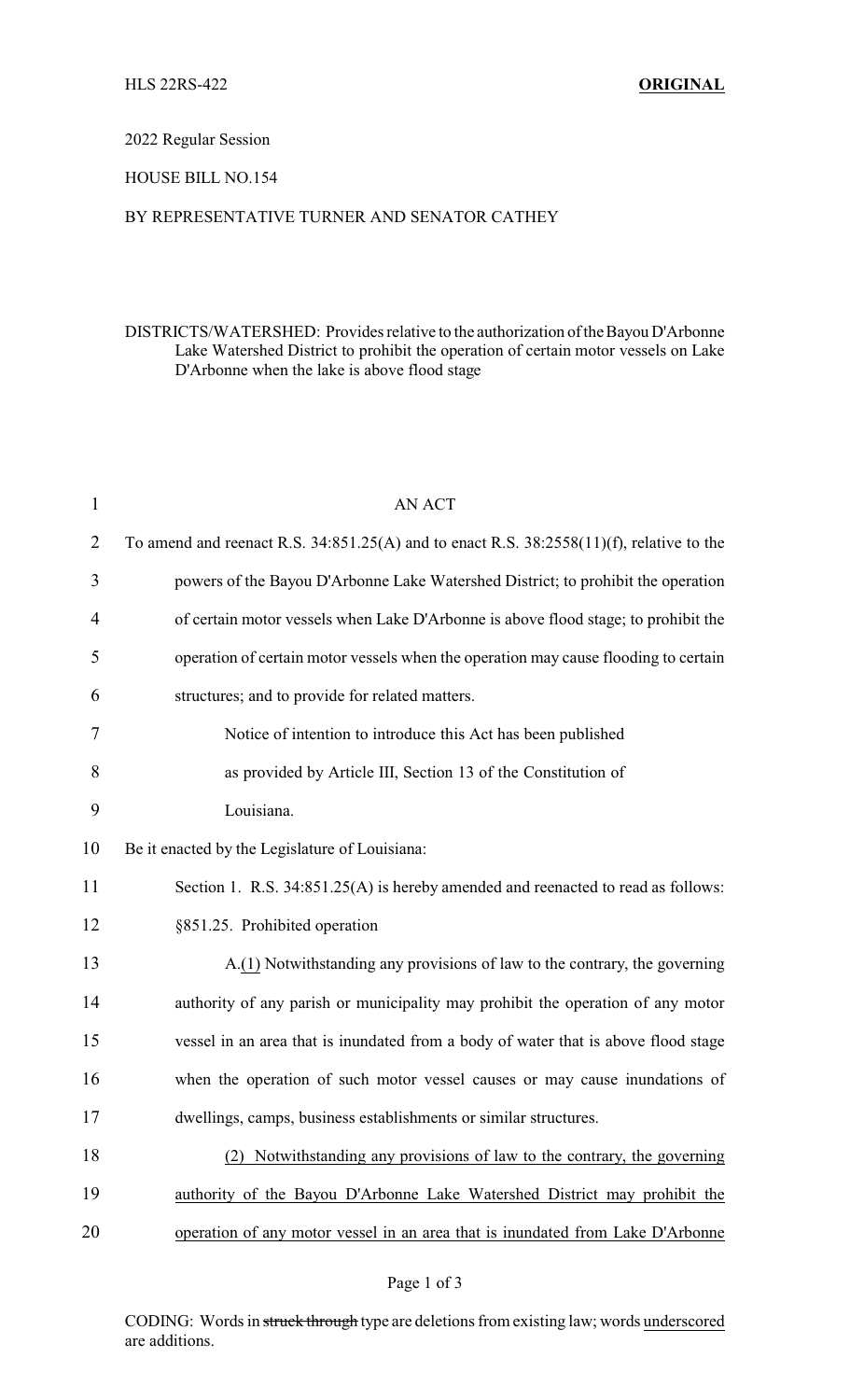| $\mathbf{1}$ | when it is above flood stage and when the operation of such motor vessel causes or |
|--------------|------------------------------------------------------------------------------------|
| 2            | may cause inundations of dwellings, camps, business establishments, or similar     |
| 3            | structures.                                                                        |
| 4            | $\ast$<br>*<br>$\ast$                                                              |
| 5            | Section 2. R.S. 38:2558(11)(f) is hereby enacted to read as follows:               |
| 6            | §2558. Powers of board                                                             |
| 7            | In order to accomplish the purposes for which the district is created, the board   |
| 8            | of commissioners may:                                                              |
| 9            | $\ast$<br>$\ast$<br>$\ast$                                                         |
| 10           | (11) The board of commissioners of the Bayou D'Arbonne Lake Watershed              |
| 11           | District shall have the care, management and control of the said lake or reservoir |
| 12           | formed by the damming of Bayou D'Arbonne and its property and finances. They       |
| 13           | shall have power:                                                                  |
| 14           | $\ast$<br>$\ast$<br>$\ast$                                                         |
| 15           | (f) To prohibit the operation of any motor vessel in an area that is inundated     |
| 16           | from Lake D'Arbonne when it is above flood stage and when the operation of such    |
| 17           | motor vessel causes or may cause inundations of dwellings, camps, business         |
| 18           | establishments, or similar structures.                                             |
| 19           | $\ast$<br>*<br>*                                                                   |

### DIGEST

The digest printed below was prepared by House Legislative Services. It constitutes no part of the legislative instrument. The keyword, one-liner, abstract, and digest do not constitute part of the law or proof or indicia of legislative intent. [R.S. 1:13(B) and 24:177(E)]

| HB 154 Original | 2022 Regular Session                                                                   | Turner |
|-----------------|----------------------------------------------------------------------------------------|--------|
|                 | Abstract: Provides for the authority of the Bayou D'Arbonne Lake Watershed District to |        |

**Abstract:** Provides for the authority of the Bayou D'Arbonne Lake Watershed District to prohibit the operation of certain motor vessels on Lake D'Arbonne when the lake is above flood stage.

Present law authorizes the governing authority of any parish or municipality to prohibit the operation of any motor vessel in an area that is flooded from a body of water that is above flood stage and when the operation of the motor vessel may cause flooding of dwellings, camps, business establishments, or similar structures.

Present law provides an exception for law enforcement officers, members of the National Guard, commercial fishermen, and members of a rescue or disaster relief organization or